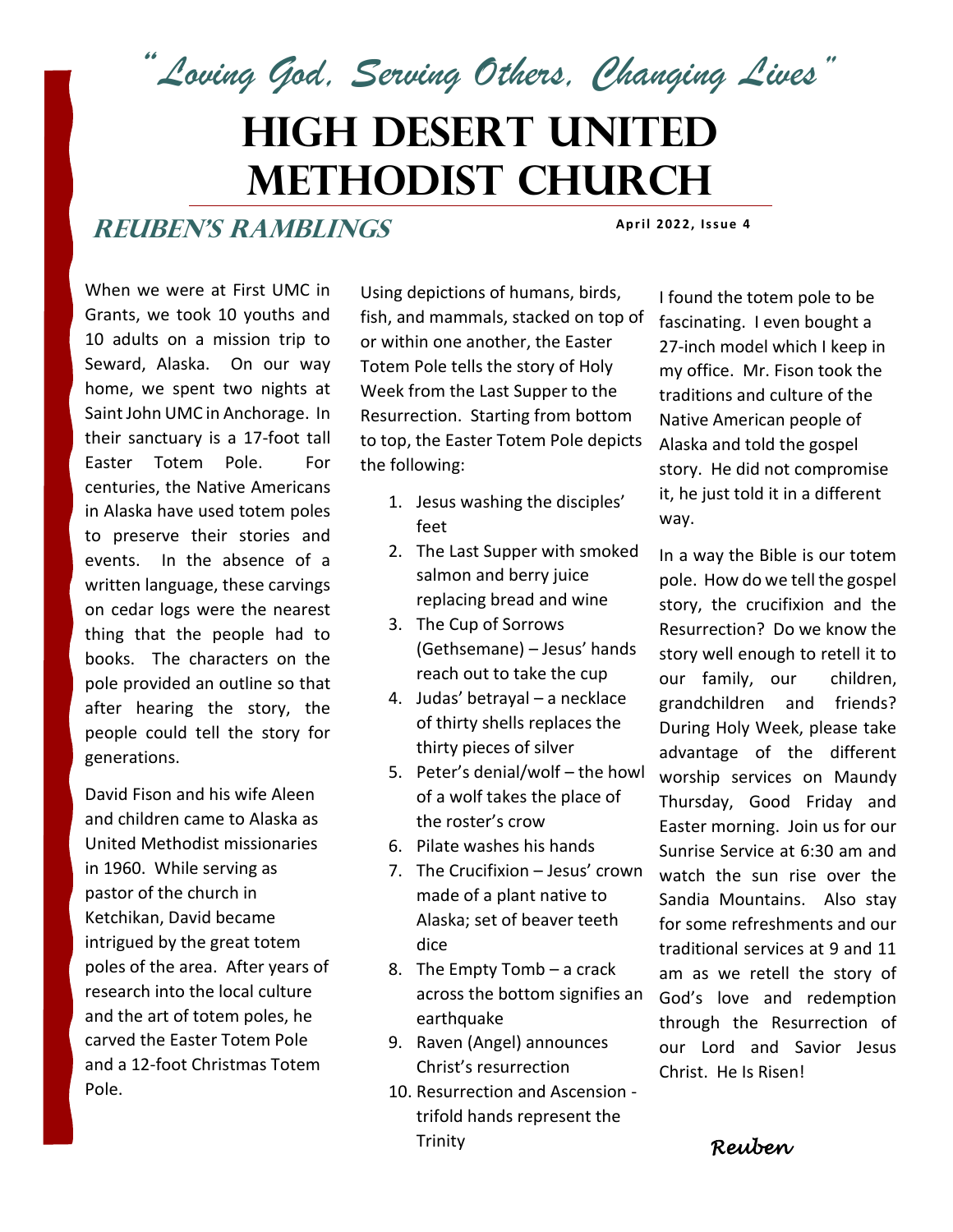## WOMEN WITH PURPOSE

I

 $\overline{\phantom{a}}$ 

Thursday, April 7, 2022, 10:00 a.m. HDUMC sanctuary

Haven House: What do those words conjure up for you? To Women With Purpose, (WWP) that name means a lot. First, for what it represents: A safe place for women (and children, and occasionally even a man) in physical/mental danger due to abusive situations in their home. Second, Haven House was WWP's first outreach to connect with and help women in our community who need our brand of caring. Our task this month is very similar to the first time we responded to this challenge: We will be filling 16 purses (all new or nearly new) with toiletries and essentials like deodorant, lotion, shampoo, conditioner, toothbrush/toothpaste, sanitary supplies, etc. We may also include an item strictly feminine or frivolous. Won't you join us and add to our camaraderie? (Pssst! We may even enjoy treats afterward!)

# Interfaith Bible Center

We thank God for the ministry of Rev. Joanne Landry and Interfaith Bible Center located in the International Zone of Albuquerque. The city council of Albuquerque just approved the purchase of a tent to provide overnight shelter on the property. It should be up in a few days. Joanne continues to reach out to those in need in her neighborhood with food, shelter and grace. Our church provided \$400 worth of food to her this month- as we do every month. We also were able to give her blankets, socks, and hats which were donated by our congregation. Joanne is doing God's work and we are blessed to be a small part of it.

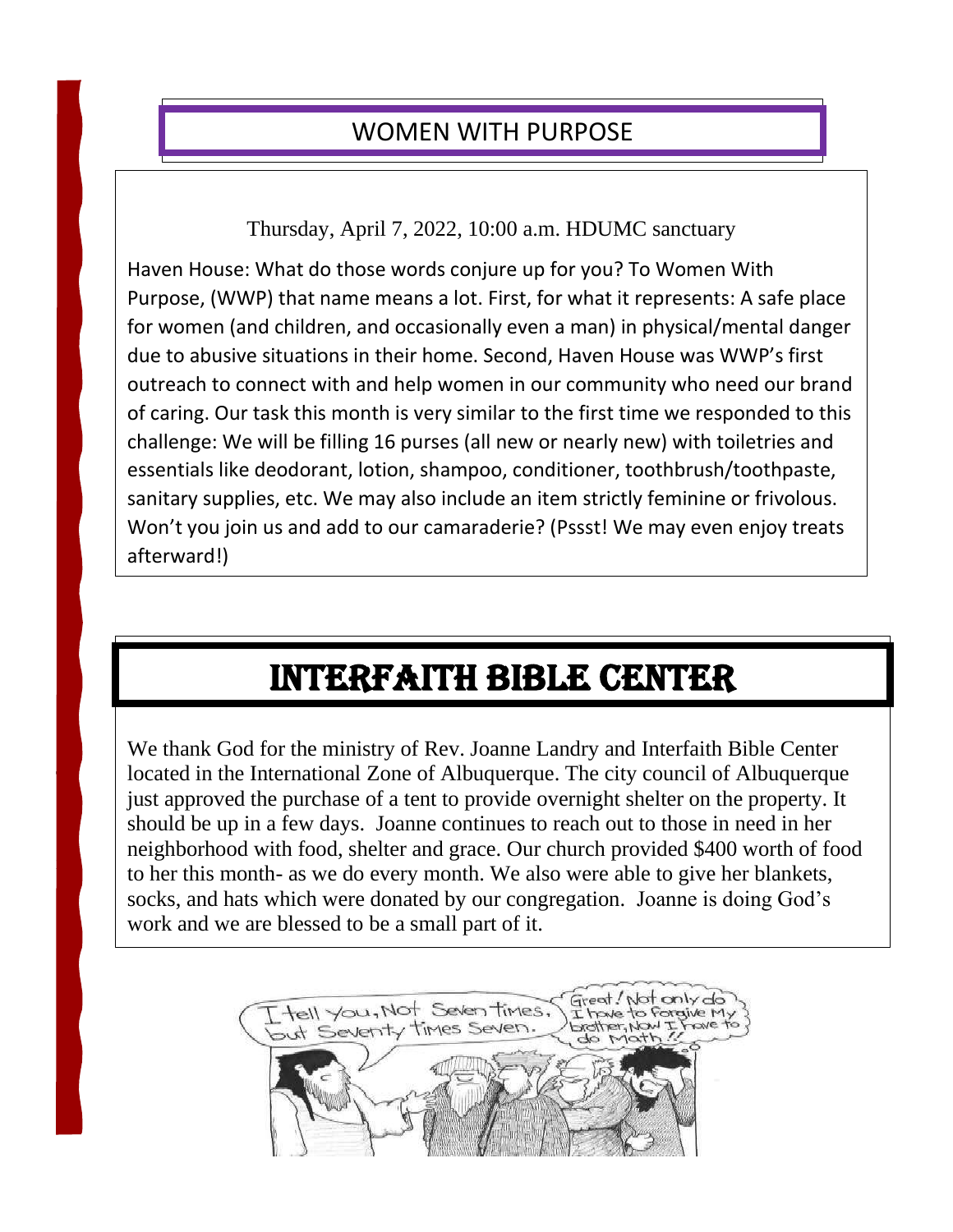





A group of 33 High Desert UMC folks enjoyed brunch together at Milly's Restaurant on March 15<sup>th</sup>. A big " Atta Boy !" to Skip Chambers for his idea of brunch at Milly's . A great time was had by all. The servers were polite, efficient and friendly. They really liked us and asked that we return. The kitchen got our orders out in record time. Quite a feat for the number of people to serve. Thanks to Linnette for driving the bus. The " Bus Bunch " really enjoyed the ride to and from the restaurant. Everyone is looking forward to the next activity.

The fellowship Committee has several outings in the works for our

congregation. As of now, plans for the following activities are being finalized.

**April 11th:** Visit *Stations of the Cross* at St. Francis Cathedral & lunch at Tomasita's in Santa Fe. **April 29 th:** Cook-out in church parking lot, 5:00 -7:00 PM **May 15th:** Isotopes baseball game, 1:30 PM. 45 tickets have been reserved.

The Fellowship Committee meets, at the Church, the first Thursday of each month at 11:00 AM immediately following the Women with Purpose meeting. It is our goal to have a Fellowship activity every month. Several opportunities for future activities are currently being developed so **PLEASE STAY TUNED!** God Bless, Ken Dewbre

**Recommended Movies: April 4,5,& 6:** "The Case for Heaven" at Regal Cinema in Cottonwood Mall at 7:00 PM. And "Father Stu", playing on **April 12** at 4:00 & 7:00 PM, and on **April 13** at 1:00, 4:00 & 7:00 PM at Premier Cinema in Rio Rancho.



# *Getting to Know Each Other*

\_\_\_\_\_\_\_\_\_\_\_\_\_\_\_\_\_\_\_\_\_\_\_\_\_\_\_\_\_\_\_\_\_\_\_\_\_\_\_\_\_\_\_\_\_\_\_\_\_\_\_\_\_\_\_\_\_\_\_\_\_\_\_\_\_\_\_\_\_\_\_\_\_\_\_\_\_\_\_\_\_[\\_\\_\\_\\_\\_\\_\\_\\_\\_\\_](https://www.pngall.com/projector-png/download/60335)\_\_\_\_\_\_\_

By Dottie Hester

Welcome to Glynda Lester, who is new to HDUMC and lives at Palmilla Retirement Village. She moved from Canyon City, Colorado to Rio Rancho in 2020 just about the time Covid kept her shut down at Palmilla. Glynda was born in Stroud, Oklahoma, where her father taught in the school system. Her mother passed away when Glynda was young and she and her father moved to Canyon City where family members lived. Glynda's husband was in the military so they did a lot of moving all around the US as well as Scotland and Spain. Glynda worked as a paralegal. Her husband had a stroke several years ago and when she was no longer able to take care of him they moved to Rio Rancho to be close to their son and family. Glynda attended Walk to Emmaus in 2000 which made a big impression in her life. We are happy to have Glynda in our church and the Monday morning Bible study.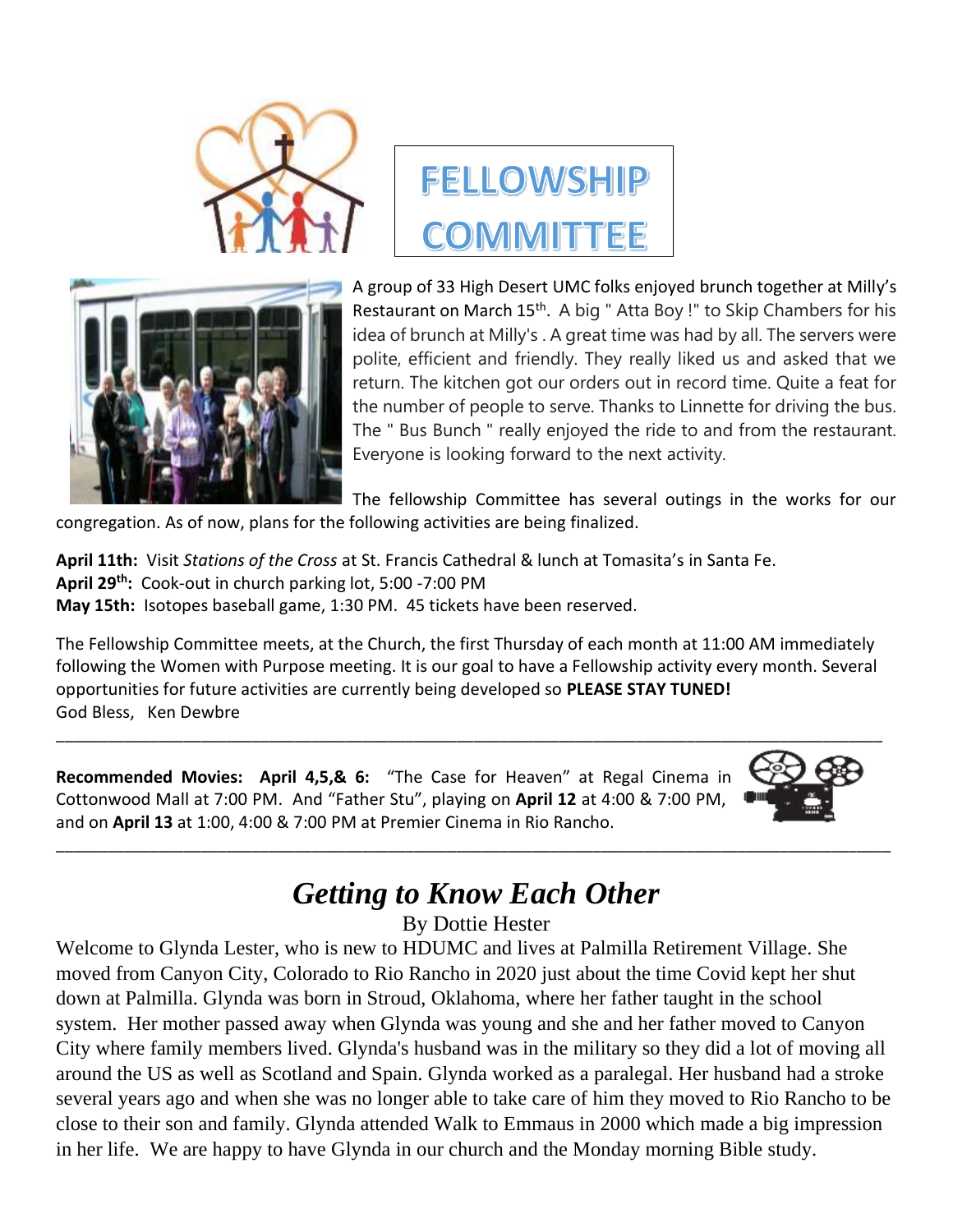## Holy Week Schedule

April 14 Maundy Thursday Service 6 pm *Seder Meal, followed by Holy Communion*

 April 15 Good Friday Service 12 noon *Service of Nails*

 April 17 Easter Sunday Sunrise Service 6:30 am Worship Services 9 & 11 am

Come join us as we celebrate the Risen Lord!



#### **BIBLE STUDIES ANYONE?**

Sunday – 10:00 AM –Studying Isaiah– Led by Tony Smith Monday – 11:00 AM – "Believing God" by Beth Moore– Led by Francie Larsen Wednesday – 10:30 AM – Studying Jeremiah – Led by Judy Ballard Wednesday – 5:30 PM – Studying an overview of the Book of Revelations – Led by Pastor Reuben Online Studies – Daniel and John – contact Tony Smith at coraleno@aol.com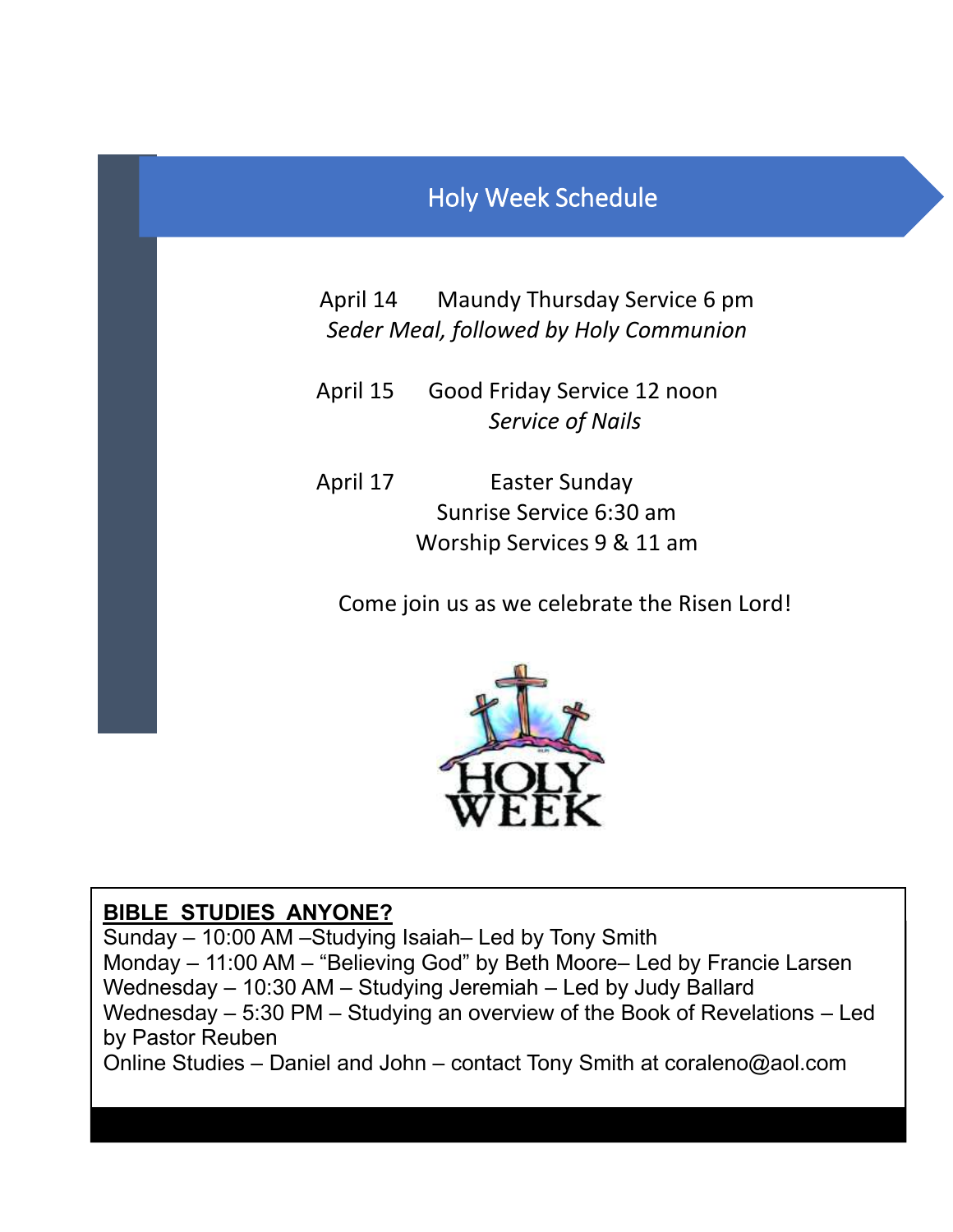# 2022

## APRIL HIGH DESERT UNITED METHODIST CHURCH



| Sunday                                                                                                                      | Monday                                                                         | Tuesday                                                                                 | Wednesday                                                                                      | Thursday                                                | Friday                                                 | Saturday       |
|-----------------------------------------------------------------------------------------------------------------------------|--------------------------------------------------------------------------------|-----------------------------------------------------------------------------------------|------------------------------------------------------------------------------------------------|---------------------------------------------------------|--------------------------------------------------------|----------------|
| SS = Sunday School<br>$MS = \text{MorningStar}$                                                                             |                                                                                |                                                                                         |                                                                                                |                                                         | 11 AM Food<br>Pantry                                   | $\overline{2}$ |
| 3<br>9 AM Worship<br>10 AM Sunday<br>School (SS)<br>10:30 Morning<br>Star (MS)<br>11 AM Worship                             | $\overline{A}$<br>11AM<br><b>Bible</b><br>Study                                | 5                                                                                       | 6<br>10:30 AM Bible Study<br>5:30 PM Bible Study<br>5:30 PM Choir<br>Practice                  | $\overline{7}$<br><b>10 AM</b><br>Women with<br>Purpose | 8                                                      | 9              |
| 10<br><b>Palm Sunday</b><br>9 AM Worship<br><b>10 AM SS</b><br>10:30 AM MS<br>11 AM Worship                                 | 11<br>11 AM Bible<br>Study<br>Trip to Santa<br>$Fe - Stations$<br>of the Cross | 12<br>6 PM<br>Ministry<br>Team<br>Meeting                                               | 13<br>10:30 AM Bible Study<br>5:30 PM Choir<br>Practice<br>(No evening Bible<br>Study tonight) | 14<br>Maundy<br>Thursday<br>Service at 6<br><b>PM</b>   | 15<br>Good Friday<br>Service at Noon                   | 16             |
| 17<br><b>EASTER</b><br>6:30 AM<br><b>Sunrise Service</b><br>9 AM Worship<br><b>10 AM SS</b><br>10:30 AM MS<br>11 AM Worship | 18<br>11 AM Bible<br>Study                                                     | 19<br>9 AM Food<br>Pantry<br><b>10 AM</b><br>Memorial<br>Service for<br>Hugh<br>Seifert | 20<br>10:30 AM Bible Study<br>5:30 PM Bible Study<br>5:30 PM Choir<br>Practice                 | 21<br>1 PM Food<br>Pantry                               | 22                                                     | 23             |
| 24<br>9 AM Worship<br><b>10 AM SS</b><br>10:30 AM MS<br>11 AM Worship                                                       | 25<br>11 AM Bible<br>Study                                                     | 26                                                                                      | 27<br>10:30 AM Bible Study<br>5:30 PM Bible Study<br>5:30 PM Choir<br>Practice                 | 28                                                      | 29<br>$5 - 7$ PM Cook-<br>out in church<br>parking lot | 30             |
|                                                                                                                             |                                                                                |                                                                                         |                                                                                                |                                                         |                                                        |                |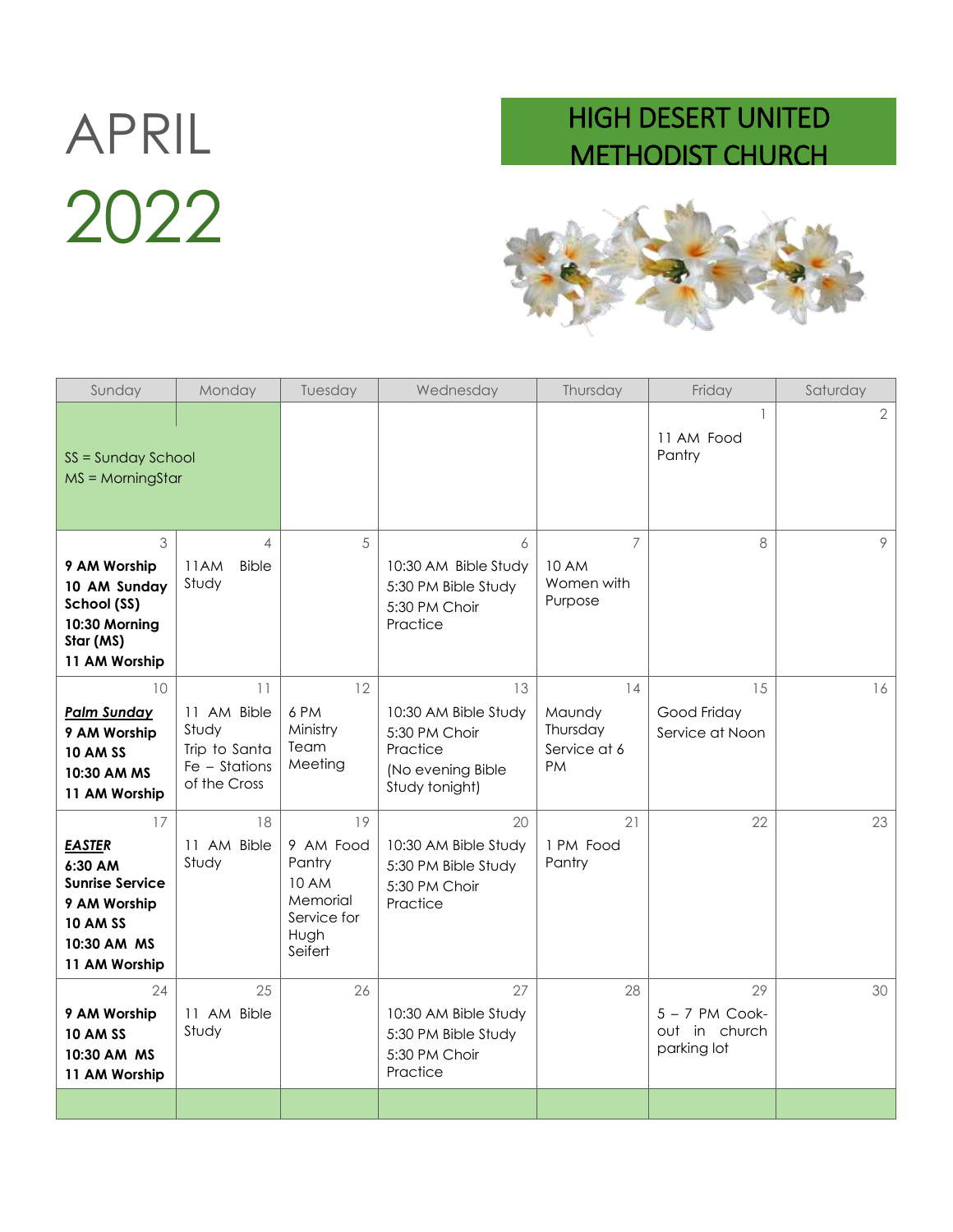# **OBSCURE NAMES IN THE BIBLE**



Next month: Who was Malchus of the New Testament? *Judy Ballard*

## ANSWER FOR MARCH: *Cornelius*

Cornelius was a religious Gentile. He was a Centurion in the Italian Regiment who had an authentic vision of an angel from God calling him to service. Per these instructions, Cornelius sent for Peter who was preaching nearby. This is the beginning of Jesus' followers embracing those believers who were non-Jews (foreigners) and accepting them as equals in their faith.

## **APRIL SECOND MILE GIVING**

#### *Feed New Mexico Kids*

 Unfortunately, New Mexico is not a good place to be a kid! According to Map the Meal Gap 2019 report from Feeding America, 24.1% of kids age 18 and younger in New Mexico – that's one in every four – are at risk of hunger and food insecurity. This report by Rick Nathanson in the *Albuquerque Journal* dated May 2, 2019 summarizes the dire need facing students in our community. We are told by school counselors, nurses, and principals that many students face each weekend not knowing how or when they will eat.

 To address this need, High Desert UMC through Women with Purpose (WWP) has been participating in and supporting Feed New Mexico Kids, a local nonprofit organization, by providing weekend food packs to children in our local community. Currently, and throughout the pandemic, WWP and other volunteers assemble over 265 food packs per month which are given to 60 students in five local schools. Each package costs approximately \$7.



 During 2021, 2,305 bags of snacks were assembled and distributed. Each bag weighs approximately 2.8 pound; thus, a total of well over 3 tons of food was distributed to local students last year. And the demand continues to increase.

 Our Second Mile Giving during April will go to the purchase of the food for these packs. You can support this worthwhile ministry by writing "Feed NM Kids" on the memo line of your check to the church. Thanks for making a difference in the lives of these children.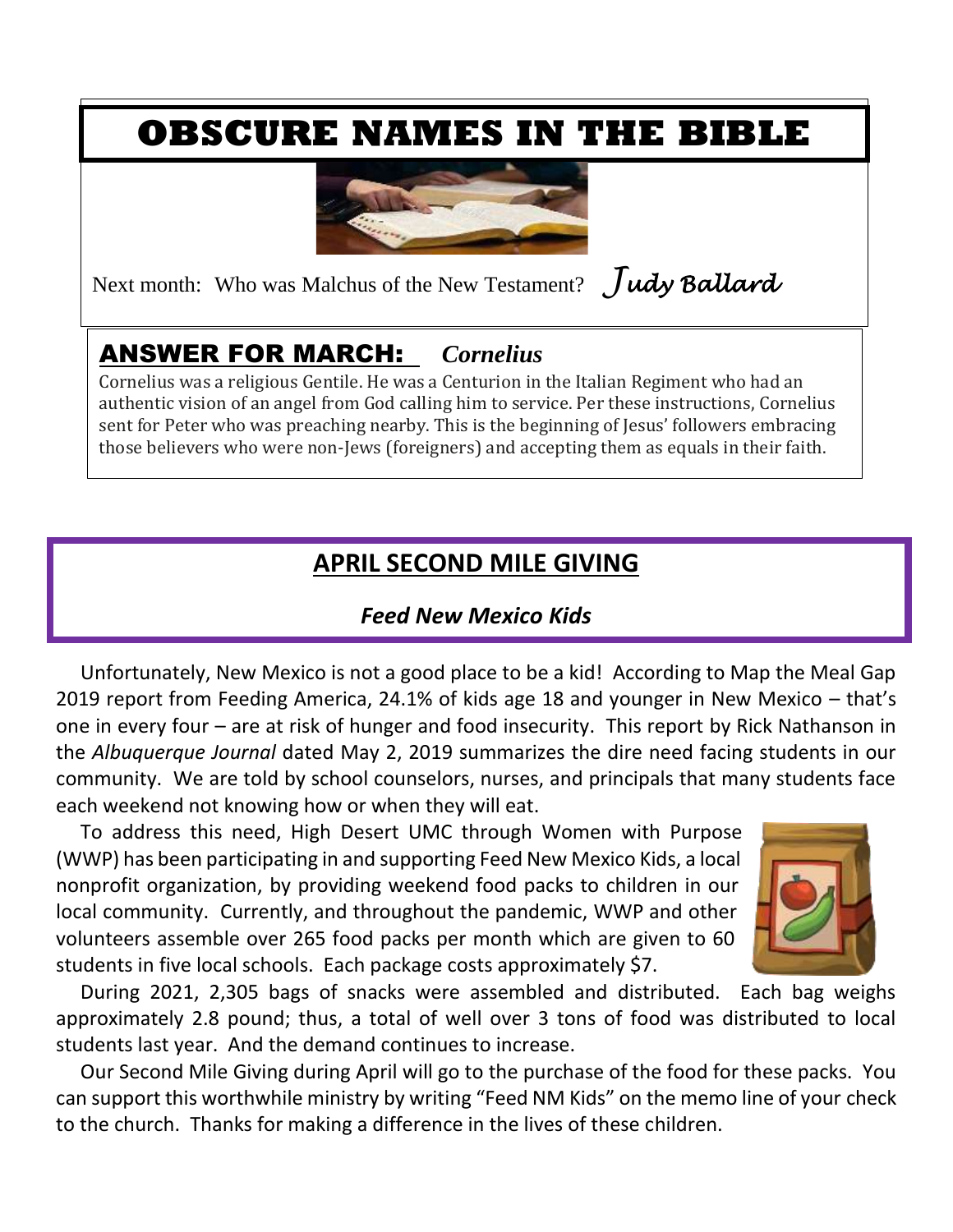# Care Ministry

#### **You are invited to call, write or visit our friends in Christ who are homebound or have health issues, and offer your love, support and encouragement.**

| <b>Lois Brister</b><br><b>Sheila Arce</b> | 2867 Cripple Creek Drive SE, Rio Rancho, NM 87124<br>4910 Tramway Ridge Dr. NE, #318, Albq. NM 87111 | 892-7987     |
|-------------------------------------------|------------------------------------------------------------------------------------------------------|--------------|
| <b>Phil Pittman</b>                       | C/O Ravenna Assisted Living, 3051 Twin Oaks Dr. NW Albuquerque, NM 87120                             |              |
| <b>Lorra Garner</b>                       | Genesis, 9150 McMahon Blvd. NW Albq 87114                                                            | 408-722-6482 |
| <b>Grover Donahoe</b>                     | 766 Hood Way SE, Rio Rancho, NM 87124                                                                | 220-3839     |
| Rod & Louise Warpole                      | 600 First Street NE, Rio Rancho, NM 87124                                                            | 332-9706     |
| <b>Mary Lou Schimke</b>                   | 7927 Jamestown Road NW, Albuquerque, NM 87114-4498                                                   | 898-5911     |
| <b>Mac Esquibel</b>                       | 4544 Aguila Road SE, Rio Rancho, NM 87124                                                            | 891-1469     |
|                                           | Sister Barbara Kopecki 3800 W. Peterson Ave., Chicago, IL 60659                                      |              |
| <b>Wilmoth Chambliss</b>                  | 10700 Fineland Dr. NW #334, Albuquerque, NM                                                          | 681-0825     |
| <b>Carol Smith</b>                        | 920 Riverview Dr. SE, Apt. 214, Rio Rancho, NM                                                       | 221-4515     |
| Ella Jerome                               | 813 Banco Court, Bernalillo, NM 87004                                                                | 206-4894     |





| Vic & Natalie Holtgrewe          | April 9  |
|----------------------------------|----------|
| Warren and Jan Herrington        | April 11 |
| Barry and Mary Ann Birch         | April 15 |
| Dave and Lorraine Zapf           | April 24 |
| Kevin and Katie Fitzgerald       | April 27 |
| <b>Steve and Gloria Lamoreux</b> | April 28 |

 *Happy Anniversary!*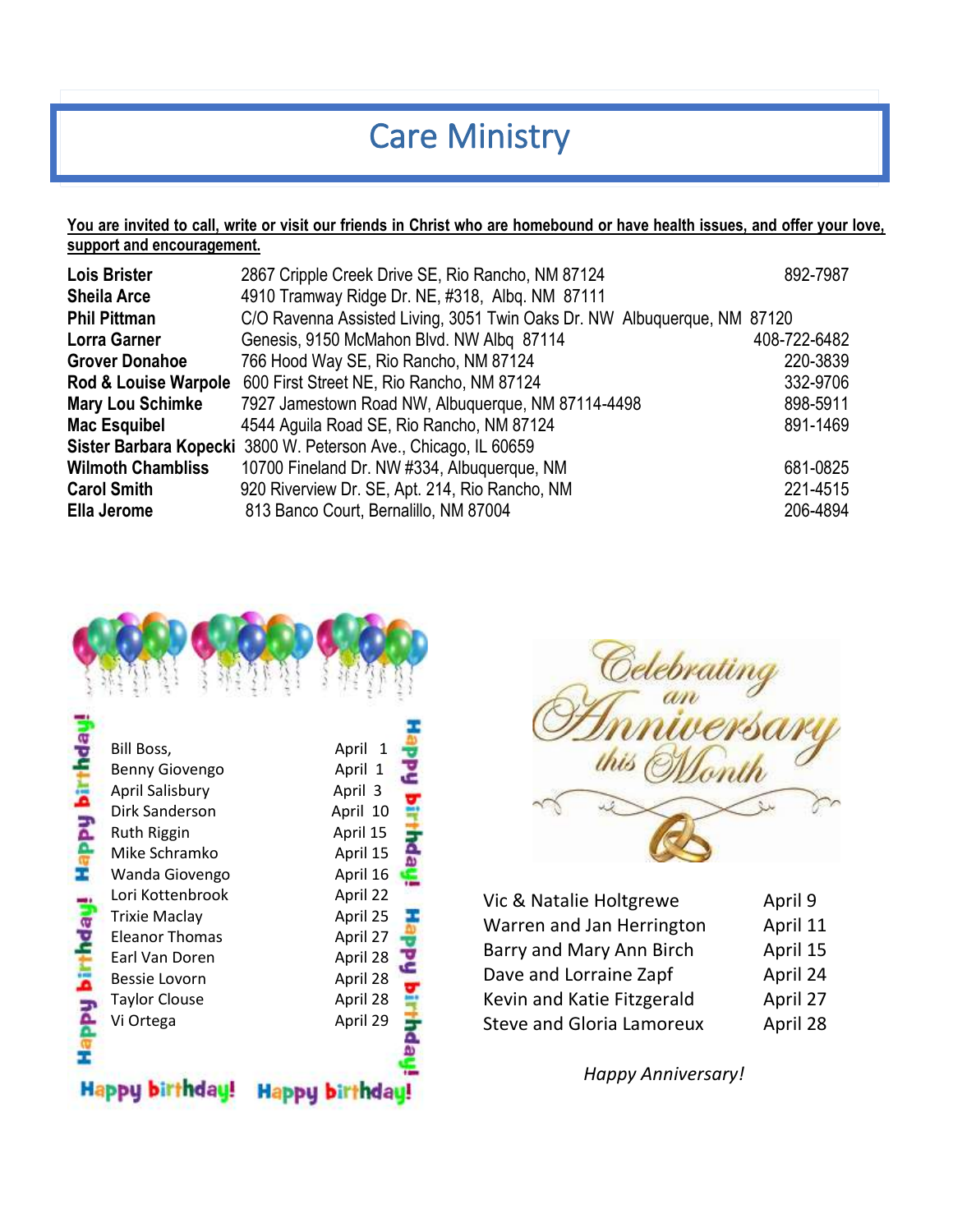# **A Litany**

**They tortured Him. They taunted Him. They left Him alone in a cell. They punished Him. They stole His clothes. They took His strength as well. Thus they stripped away His human-ness. And all that was left was God.**

**Shared by Arlene Westgaard, Composed by her late husband, Odin**

*ANGELS AMONG US* WE ARE THANKFUL FOR SITY ROACH, WHO REGULARLY CARES FOR OUR CHURCH FAMILY BY VISITING PEOPLE IN CARE FACILITIES, CALLING AND CHECKING ON OTHERS, AND SOMETIMES JUST SITTING WITH SOMEONE WHO NEEDS COMFORT. THANK YOU, SITY, FOR SHARING THE LOVE OF CHRIST.

### *Partners in Mission*

Thanks to the Corrales Fire Department, Sue Hinchcliffe, Lynn Siverts, Mike Fawcett, and John Samford. The Corrales FD donated their holiday collection of food goods to the HDUMC Food Pantry!



Thanks, the several hundred pounds will benefit the needs of our community.



Thanks also to Mesa View United Methodist Church, now collecting a specific food item every month and donating to our food pantry. Last month ketchup, mustard & mayo. This month cereal will be collected and donated. On March 16, four carts full of food items were delivered. Through the efforts of our Food Pantry, High Desert UMC is becoming well known as the church that feeds the community.

#### **Working together, much is done!**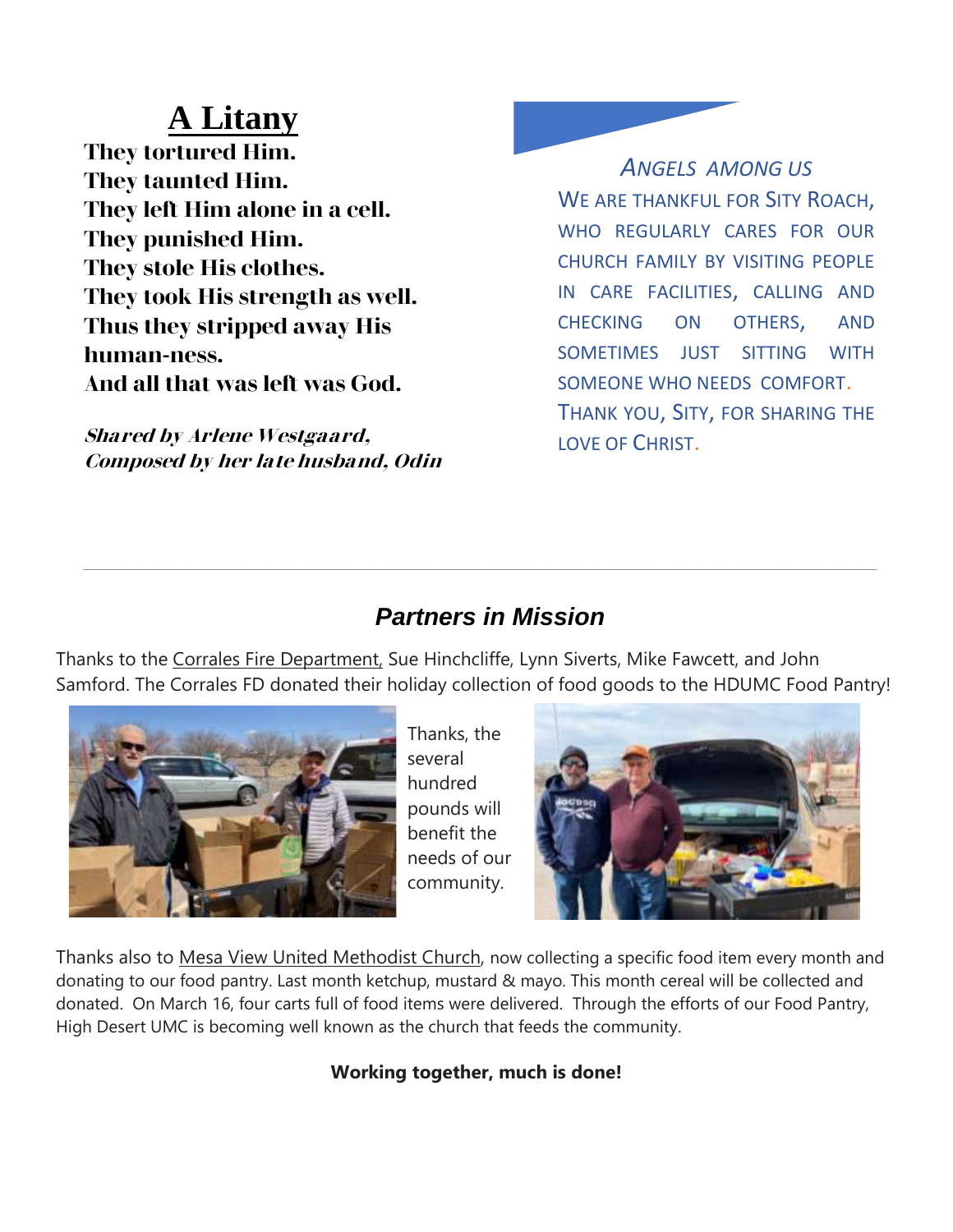## **Community of Hope**

David and I (Sue) want to say thank you very much for all the support that we receive in serving the meals for Community of Hope. A ministry such as this would not be possible without the love and generosity that you provide.

The meal that was provided on February 27, 2022, was Catalina Chicken, mashed potatoes, green beans, bread and butter, pudding and a banana. I was told that the meal was delicious! Thank you again to all who purchased the necessary items to make this meal possible, or made a cash donation for necessities that do not get listed on the donation sheet. Also thanks to Gloria and Steve Lamoreux for going to the church to assist in preparing and serving the meal. THANK YOU.

God Bless, Dave and Sue Duranty

## **MorningStar Worship Ministry**

Did you know that members of High Desert UMC are leading worship services each Sunday morning at MorningStar Assisted Living Center? Arlene Westgaard and Frank Rotolo go to MorningStar every Sunday morning at 10:30 to lead music for the residents. A rotating team of *ministers* (yes, every Christian is, in a sense, a minister,) provides the morning message. The ministerial team consists of: Emily Sue Chambers, Dave and Sue Duranty, Jan Herrington, Lisa Isenberger, Bruce Packard, Randy Sever, and Tony and Sheila Smith. Pictured are Bruce and Frank on March 13th, following the worship service.



*Don't be afraid to try something new. The ark was built by one amateur. The Titanic was built by a team of professionals.*